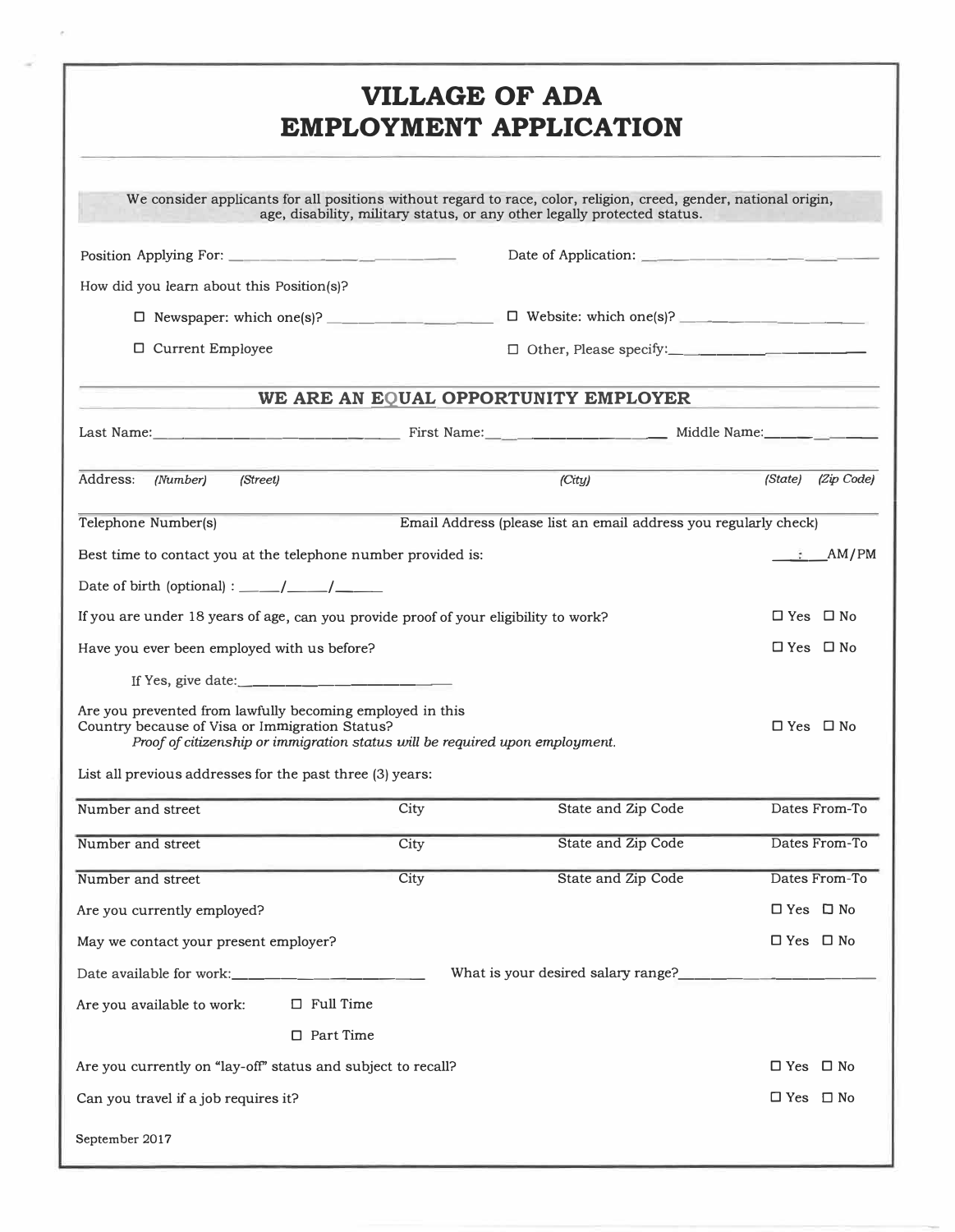# **EDUCATION /TRAINING**

|                          | Name and Address<br>of School | Course of Study | Years<br>Completed | Diploma/<br>Degree |
|--------------------------|-------------------------------|-----------------|--------------------|--------------------|
| High School              |                               |                 |                    |                    |
| Undergraduate<br>College |                               |                 |                    |                    |
| Graduate<br>Professional |                               |                 | 9ò                 |                    |
| Other (Specify)          |                               |                 |                    |                    |

Describe any specialized training, skills and extra-curricular activities:

Please list below anv valid certifications and/ or licenses vou currentlv hold. Please review the position's classification specification for which you are applying for position-specific required or recommended certifications and/or licenses.

September 2017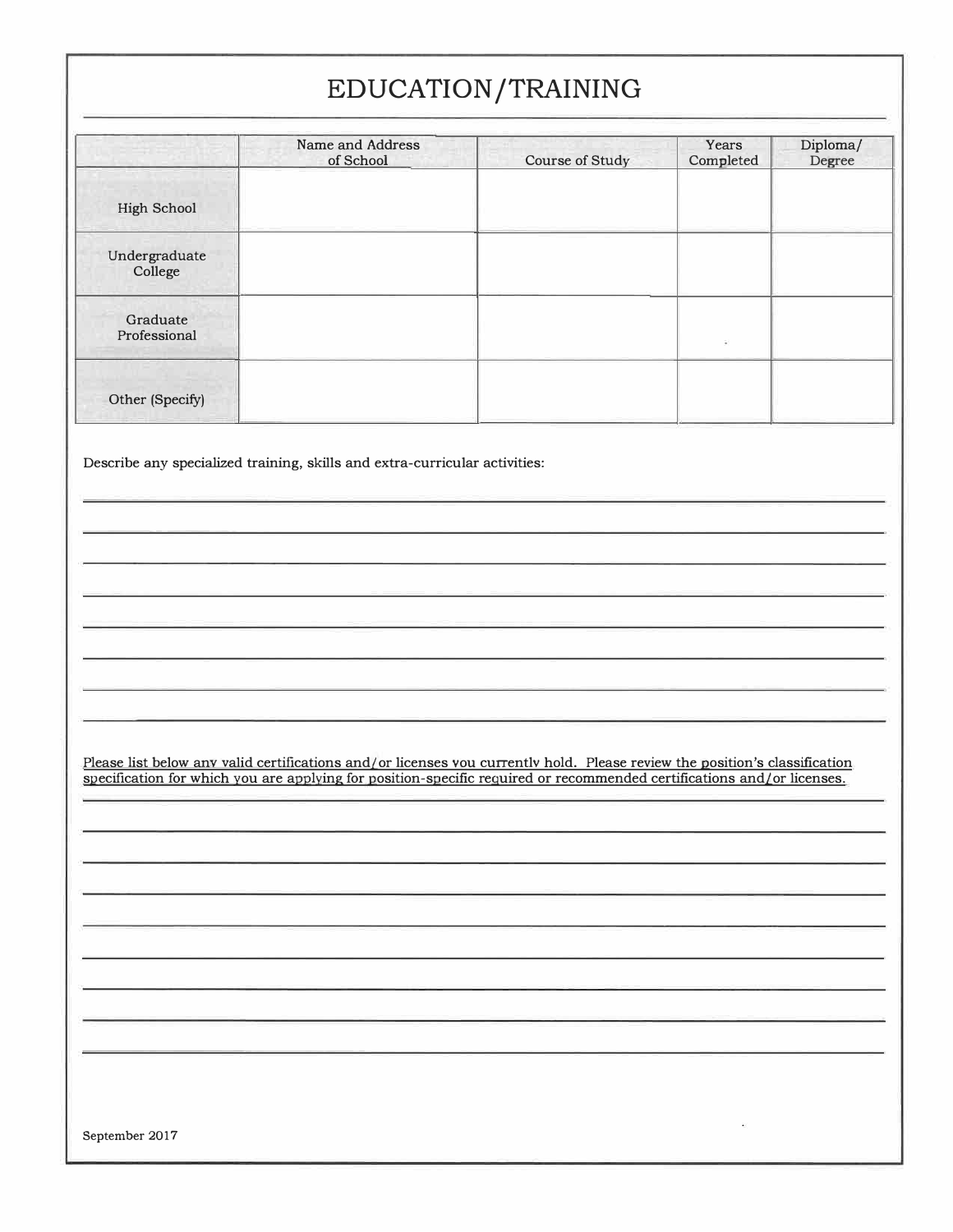|                               |            | status.                                        | Start with your present or most recent job. Include any job-related assignments and volunteer activities. You may exclude<br>organizations that indicate race, color, religion, gender, national origin, disability, military status or other protected |
|-------------------------------|------------|------------------------------------------------|---------------------------------------------------------------------------------------------------------------------------------------------------------------------------------------------------------------------------------------------------------|
| Employer                      |            | Dates Employed                                 |                                                                                                                                                                                                                                                         |
| Address                       |            | To<br>From                                     | Work Performed/Responsibilities                                                                                                                                                                                                                         |
| Telephone Number(s)           |            | Hourly Rate/Salary<br>Final<br>Starting        |                                                                                                                                                                                                                                                         |
| Job Title                     | Supervisor |                                                |                                                                                                                                                                                                                                                         |
| Reason for Leaving            |            |                                                |                                                                                                                                                                                                                                                         |
| May we contact this employer? |            |                                                |                                                                                                                                                                                                                                                         |
| Employer                      |            | Dates Employed<br>To<br>From                   | Work Performed/Responsibilities                                                                                                                                                                                                                         |
| Address                       |            |                                                |                                                                                                                                                                                                                                                         |
| Telephone Number(s)           |            | Hourly Rate/Salary<br><b>Starting</b><br>Final |                                                                                                                                                                                                                                                         |
| Job Title                     | Supervisor |                                                |                                                                                                                                                                                                                                                         |
| Reason for Leaving            |            |                                                |                                                                                                                                                                                                                                                         |
| Employer                      |            | Dates Employed<br>From<br>To                   | Work Performed/Responsibilities                                                                                                                                                                                                                         |
| <b>Address</b>                |            |                                                |                                                                                                                                                                                                                                                         |
| Telephone Number(s)           |            | Hourly Rate/Salary<br>Final<br><b>Starting</b> |                                                                                                                                                                                                                                                         |
| Job Title                     | Supervisor |                                                |                                                                                                                                                                                                                                                         |
| Reason for Leaving            |            |                                                |                                                                                                                                                                                                                                                         |
| Employer                      |            | Dates Employed<br>From<br>To                   | Work Performed/Responsibilities                                                                                                                                                                                                                         |
| Address                       |            |                                                |                                                                                                                                                                                                                                                         |
| Telephone Number(s)           |            | Hourly Rate/Salary<br><b>Starting</b><br>Final |                                                                                                                                                                                                                                                         |
| Job Title                     | Supervisor |                                                |                                                                                                                                                                                                                                                         |
| Reason for Leaving            |            |                                                |                                                                                                                                                                                                                                                         |

### **If you need additional space, please continue on a separate sheet of paper.**

List professional, trade, business or civic activities and offices held. *You may exclude membership which would reveal gender, race, religion, national origin, age, ancestry, disability, military status or other protected status.* 

September 2017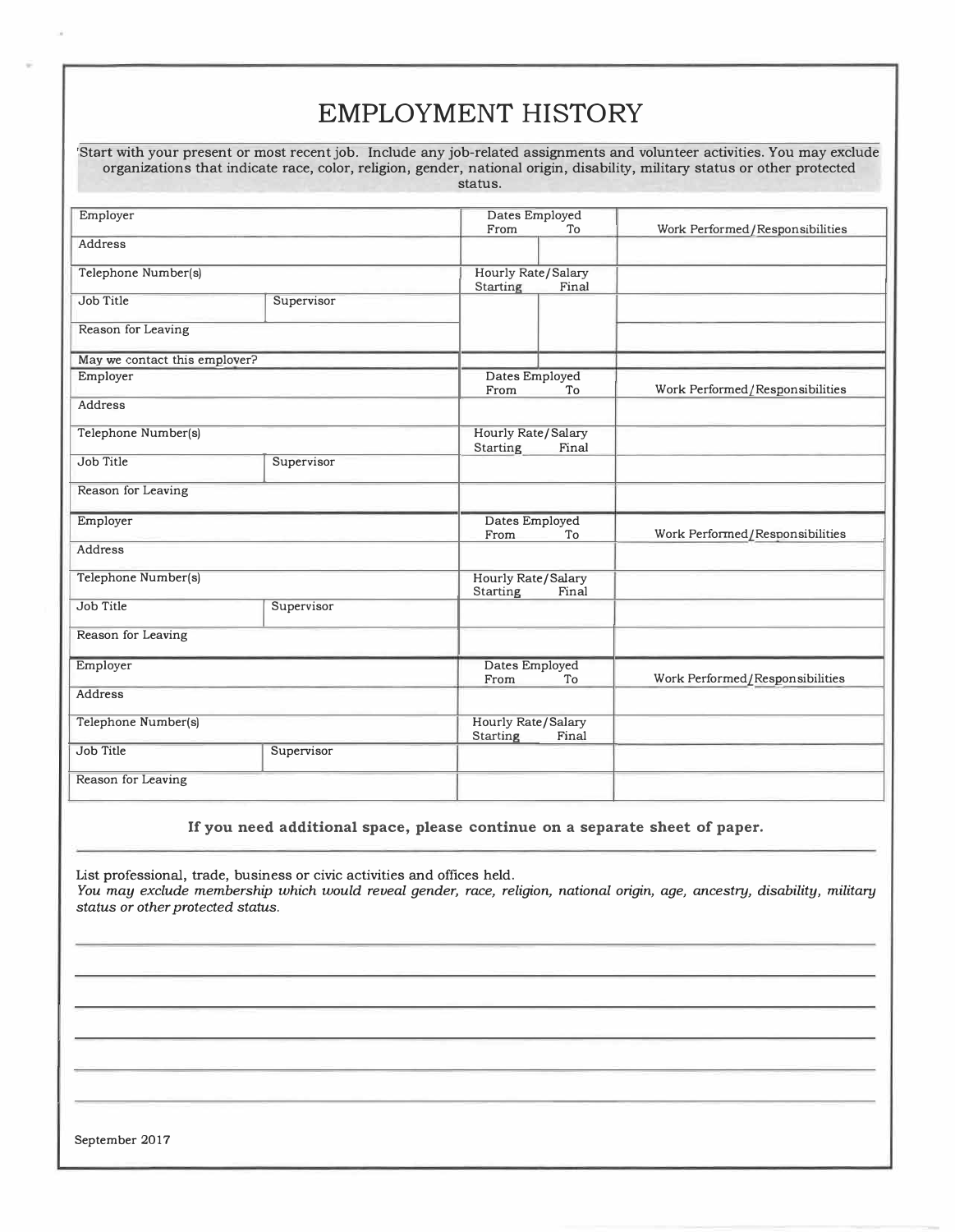# ADDITIONAL INFORMATION

#### **SKILLS:**

Summarize special job-related skills and qualifications acquired from employment or other experience.

### **SPECIALIZED SKILLS:**

Include equipment-operated skills, i.e., computer, motorized equipment. Please review the position's classification specification for which you are applying for position-specific skills and equipment used.

State any additional information you feel may be helpful to us in considering your application:

Note to Applicants: DO NOT ANSWER THE FOLLOWING QUESTION UNLESS YOU HAVE BEEN INFORMED ABOUT THE REQUIREMENTS OF THE JOB FOR WHICH YOU ARE APPLYING.

Are you capable of performing in a reasonable manner, with or without a reasonable accommodation, the essential functions of the job or occupation for which you have applied?  $\Box$  Yes  $\Box$  No  $\Box$  Yes  $\Box$  No A review of the essential functions of such a job or occupation has been given?

### **REFERENCES:**

|    | (Name)         | (Telephone Number) |
|----|----------------|--------------------|
|    | (1)            |                    |
|    | (Address)      |                    |
| 2. |                |                    |
|    | (Name)         | (Telephone Number) |
|    |                |                    |
|    | (Address)      |                    |
|    |                |                    |
| 3. |                |                    |
|    | (Name)         | (Telephone Number) |
|    |                |                    |
|    | (Address)      |                    |
|    |                |                    |
|    |                |                    |
|    | September 2017 |                    |
|    |                |                    |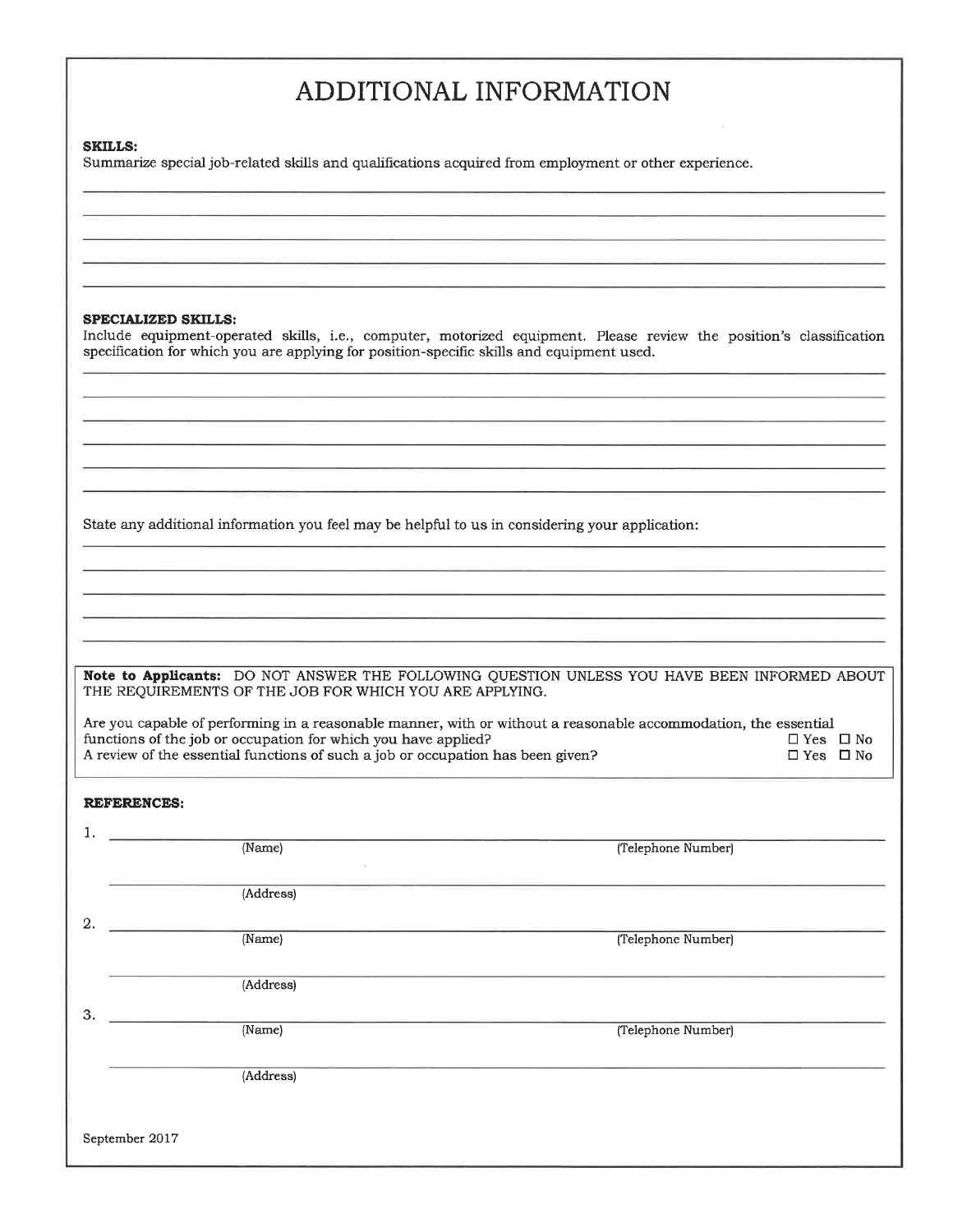### APPLICANT'S STATEMENT

I certify that answers given herein are true and complete.

I authorize investigation of all statements contained in this application for employment as may be necessary in arriving at an employment decision.

This application for employment shall be considered active for a period of time not to exceed 30 days. Any applicant wishing to be considered for employment beyond this time period should inquire as to whether or not applications are being accepted at that time.

I hereby understand and acknowledge that, unless otherwise defined by applicable law, any employment relationship with this organization is of an "at will" nature, which means that the Employee may resign at any time and the Employer may discharge Employee at any time with or without cause. It is further understood that this "at will" employment relationship may not be changed by any written document or by conduct unless such change is specifically acknowledged in writing by an authorized executive of this organization.

In the event of employment, I understand that false or misleading information given in my application or interview(s) may result in discharge. I understand, also, that I am required to abide by all rules and regulations of the employer.

Signature of Applicant

Date

September 2017